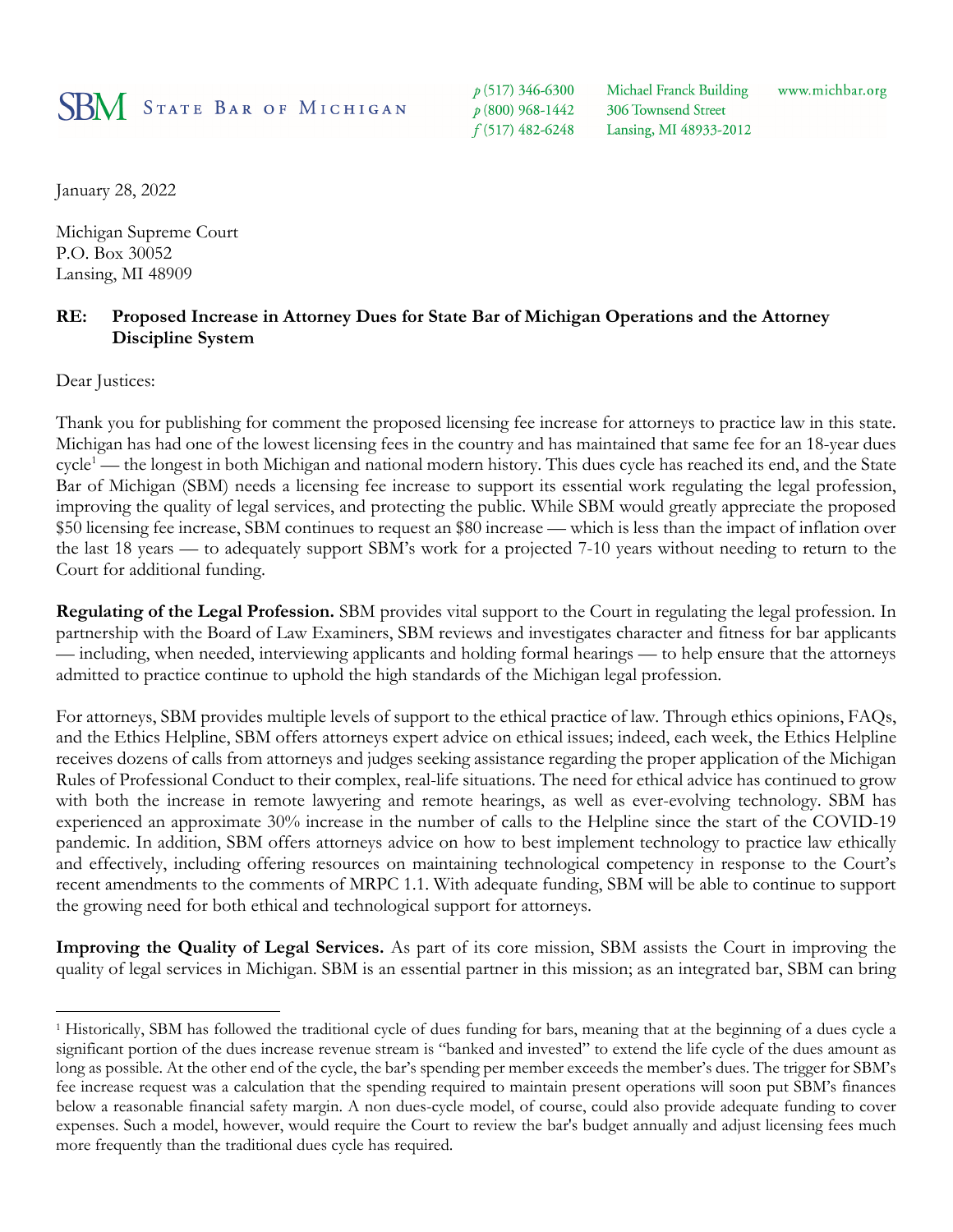together the diverse perspectives of attorneys and judges across the state to understand how to improve the system based on the on-the-ground experiences of those working within the system. In the public policy realm, SBM has helped bring about positive change to the court system, including indigent defense reform, improvements in judicial funding, modernization of the civil discovery rules, and consistency to the fee waiver process. SBM is also able to provide the Court with a broad base of knowledgeable insight from practitioners when considering amendments to its rules, including offering significant feedback on the e-filing rules. SBM looks forward to continuing this work to improve access to and quality of legal services in its leadership responsibilities within the Justice for All Commission.

SBM has been an innovator in developing new ways to provide legal assistance for those who cannot afford to pay for an attorney under the traditional delivery model. Through its limited scope representation resources, modest means referral program, and work in developing LEAN delivery models, SBM is focused on designing the affordable legal delivery models of the future to help modest- and middle-income individuals afford the legal assistance they need. For those who are unable to afford legal assistance, SBM supports and encourages pro bono representation, through its pro bono programs, workshops, honor role, and advocacy for legal services funding.

Protecting the Public. SBM devotes significant resources to protecting the public. Under your authority, as part of its statutory duties of investigating and prosecuting those who engage in the unauthorized practice of law, SBM obtains injunctions against unlicensed individuals attempting to provide legal services or advice and against individuals who attempt to mislead the public as to their authority to provide legal services. SBM also provides the public with practical resources on how to prevent becoming victim to these unlicensed individuals, how unlicensed individuals can negatively impact their legal issues and lives, and how the public can obtain the legal assistance they need. To help broaden and appropriately target its outreach efforts, SBM works collaboratively with other agencies, such as United States Citizenship and Immigration Services, to help alert vulnerable communities to the dangers of the unauthorized practice of law.

SBM Lawyers & Judges Assistance Program (LJAP) protects the public from misconduct caused by lawyers and judges with untreated mental illness and/or substance use disorders. While lawyers and judges can voluntarily seek help, LJAP also monitors lawyers and judges who have had grievances filed related to mental illness or problematic substance use. LJAP works with these individuals to identify the help they need and provide them with support and accountability through monitoring agreements and reporting requirements with the goal that these attorneys and judges can return to competently providing legal services.

With the onset and continuation of the COVID-19 pandemic, the need for LJAP is only growing. Legal professionals are now recognizing the need to address lawyer well-being and the significantly elevated rates of depression, anxiety, stress, and alcohol abuse in the lawyer population. With the newly developed Virtual Support Groups, SOLACE Program, and well-being outreach, the demand for LJAP services continues to rise. The number of individuals who contacted LJAP to obtain assistance — whether for themselves, a colleague, a family member, or a friend — increased by 175% from FY2020 to FY2021. In addition, the number of requests for LJAP presentations to the legal community on maintaining mental, emotional, and physical health has increased by 60%.

**Conclusion.** For 18 years, against the compounding pressure of inflation, SBM has provided these services — and many, many more<sup>2</sup> — through fiscal prudence, increasingly leaner operations, and the enormous contribution of volunteer attorneys. Without adequate funding, however, SBM will not be able to continue this level of operation and evolve to respond to the changing needs of the legal profession, attorneys, and the public. As both the SBM 150 member Representative Assembly and 32-member Board of Commissioners — who represent the broad and diverse spectrum of Michigan's legal community — have recognized, the time has come to adjust license fees to reflect the cost of adequately funding SBM's work going forward.

<sup>&</sup>lt;sup>2</sup> To read about all of SBM's work to support the Court, legal community, and public, please visit our *Strategic Plan page*.